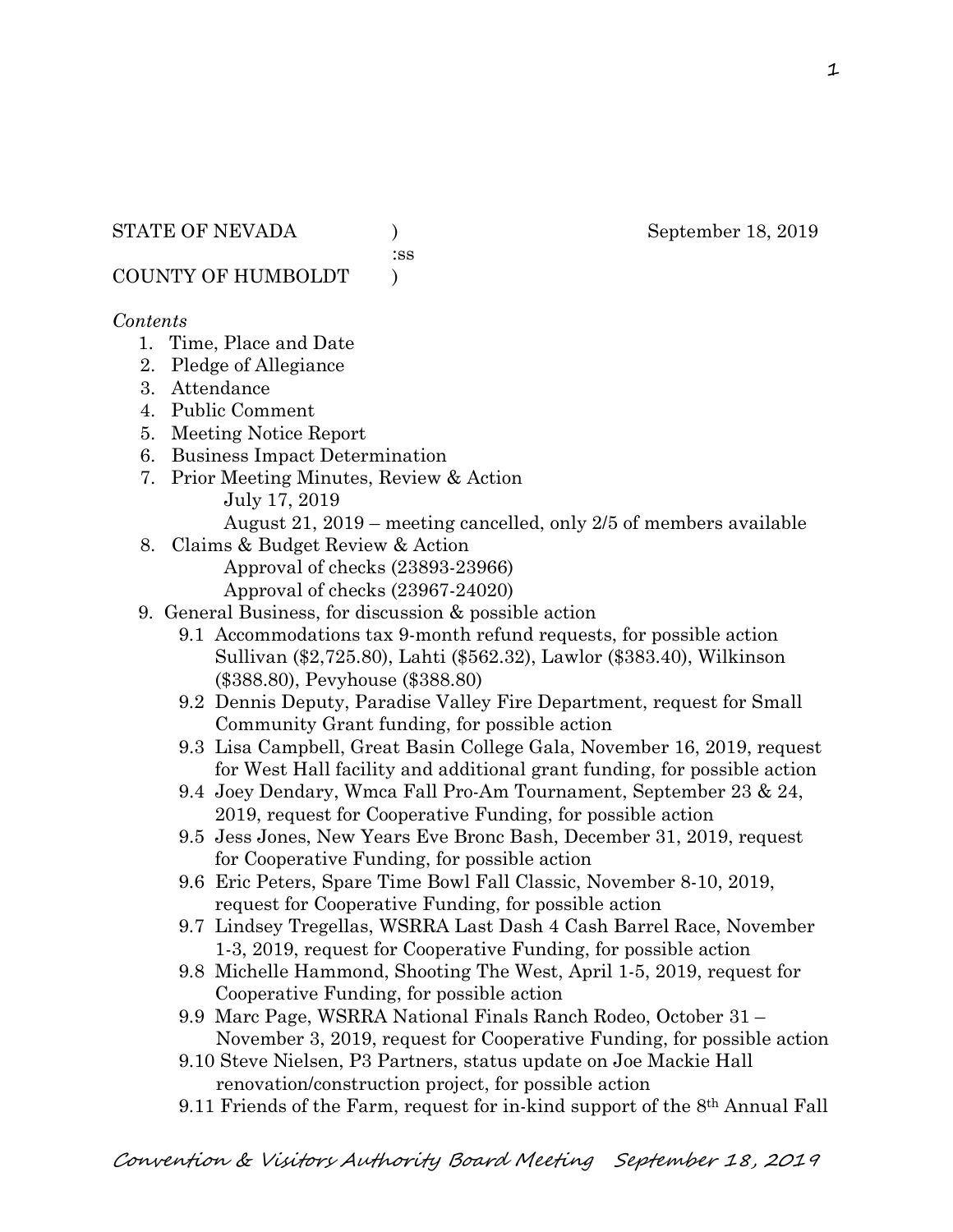Farm Festival, October 2019, in the form of WCVA owned equipment, for possible action

- 10. Director's Report, for discussion & possible action
	- 10.1 Financial reports on WCVA events
	- 10.2 2019 Winnemucca 44-Hour Softball Tournament, for discussion
- 11. Board Secretary & Counsel Report for discussion & possible action
	- 11.1 Review report of September 2019, for information
	- 11.2 Update on delinquencies, possible request for authorization for disclosure of confidential information on one or more licensees, for possible action
	- 11.3 Annual room tax report to Taxation
	- 11.4 Improvement projects status reports replacement of portable WEC floor, Joe Mackie Hall study, West Hall carpet replacement, Improvements to stalls and campsites at WEC, Outdoor Arena sound
	- 11.5 Recent developments
- 12. Board Administrator Report, for discussion & possible action 12.1 Financial reports, for information
	- 13. Other Reports
- 14. Next Meeting Date
- 15. Adjournment

#### **MINUTES, SEPTEMBER 18, 2019**

- **1. Time, Place and Date.** The Winnemucca Convention and Visitors Authority met in regular session in full conformity with the law at the Winnemucca Convention Center, West Hall, Winnemucca, Nevada at 4:00 pm on Wednesday, September 18, 2019 with Vice Chairman Brian Stone presiding.
- **2. Pledge of Allegiance.**

|                                                           |                    | <b>3. Attendance.</b> Convention and Visitors Authority Board Officials Present: |
|-----------------------------------------------------------|--------------------|----------------------------------------------------------------------------------|
|                                                           | <b>Brian Stone</b> | Vice Chairman and Hotel Representative                                           |
|                                                           | Jim Billingsley    | Treasurer and City Representative                                                |
|                                                           | Ron Cerri          | County Representative                                                            |
|                                                           | Bill Macdonald     | Secretary and Counsel                                                            |
|                                                           | Kendall Swensen    | <b>Board Administrator</b>                                                       |
| Convention and Visitors Authority Board Officials Absent: |                    |                                                                                  |
|                                                           | Terry Boyle        | Chairman and Motel Representative                                                |
|                                                           | John Arant         | Business Representative                                                          |
|                                                           |                    |                                                                                  |

| <b>Staff Members Present:</b> |          |
|-------------------------------|----------|
| Kim Petersen                  | Director |
| Shelly Noble                  | Adminis  |

inistrative Clerk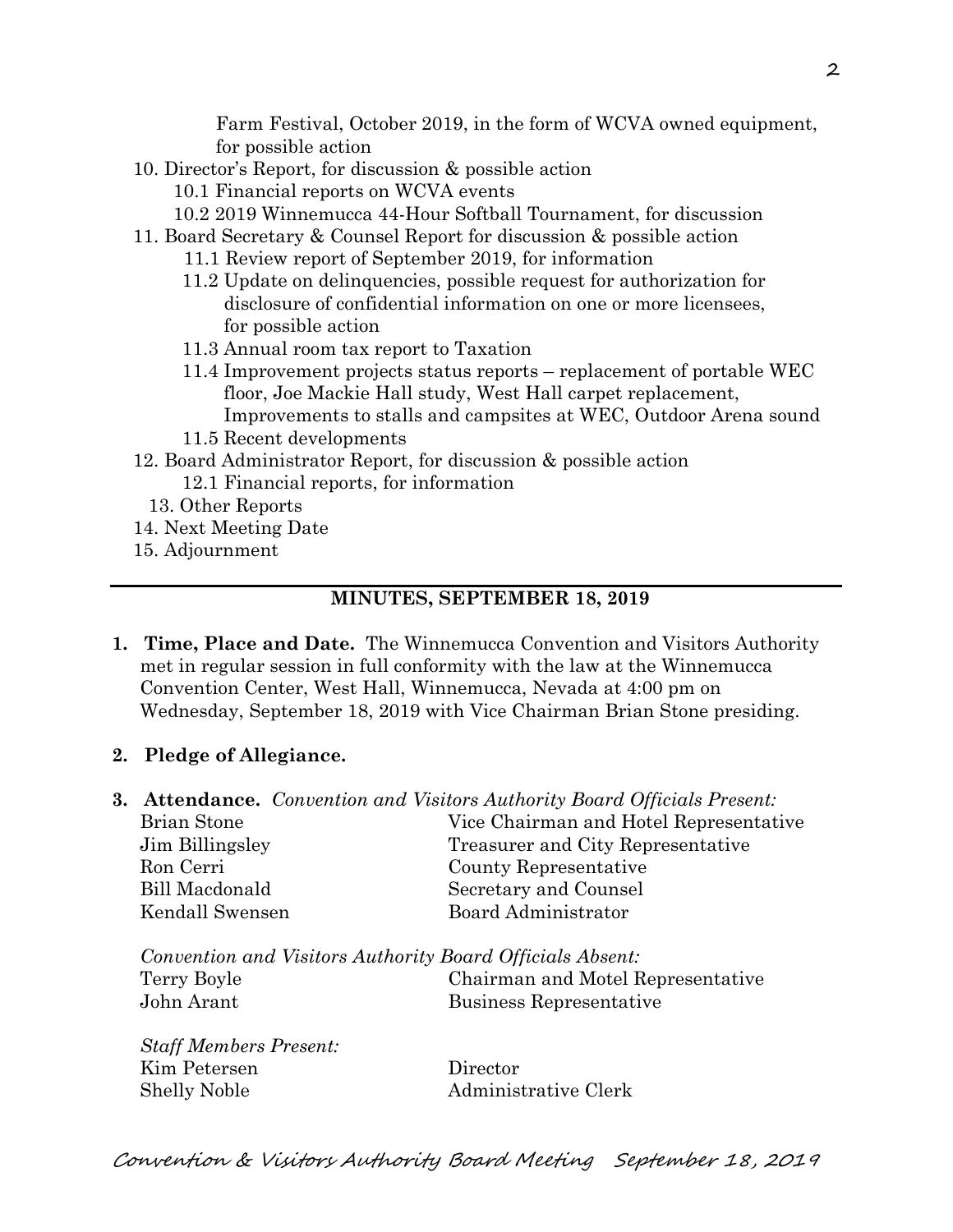*Staff Members Absent:* None

*Others Present:* Dave Roden GBC Foundation Eric Peters Spare Time Bowl Jess Jones Outlaw Broncs

Lisa Campbell Great Basin College Michelle Hammond WCVA, Shooting The West Alan DuVall A-1 Commercial Service

## **4. Public Comment**

None.

**5. Meeting Notice Report.** Chairman Boyle reported that notice, including meeting agenda, was posted by Shelly Noble by 9:00 am Friday, September 13, 2019 at Humboldt County Library, Court House, Post Office, City Hall and Convention Center West Hall. No persons have requested mailed notice during the past six months.

**6. Business Impact Determination.** Vice Chairman Stone asked whether any agenda item proposes the adoption by the city or by the county or by the WCVA of any rule, including any ordinance or resolution which would impose, increase or change the basis for the calculation of a fee that is paid in whole or in substantial part by businesses, which would impose a direct and significant economic burden upon a business or directly restrict the formation or expansion of a business, pursuant to NRS Chapter 237? The Vice Chairman called for board or public input thereon; Counsel reported there was no agenda problem; there was no public comment thereon. Action will be taken.

 Jim Billingsley made a motion that there appears to be no business impacting fee matter on today's agenda. The motion carried, 3-0.

**7. Minutes, Review & Action** 

Prior meeting minutes of July 17, 2019. Jim Billingsley made a motion to accept the minutes of the July 17, 2019 meetings. Motion carried, 3-0. NOTE: August 2019 – meeting cancelled, only 2/5 of members available

**8. Claims, Review & Action** The following claims, which had been submitted in list form to the board members for review with their 3-day meeting notice and agenda, with the opportunity to obtain further information before or at the meeting, were submitted for payment on September 18, 2019:

| <b>BANK ACCOUNT</b> | <b>CHECK NUMBERS</b>     | <b>AMOUNT</b> |
|---------------------|--------------------------|---------------|
| Nevada State Bank   | $23893 - 23966$ (August) | \$437,485.54  |

Convention & Visitors Authority Board Meeting September 18, 2019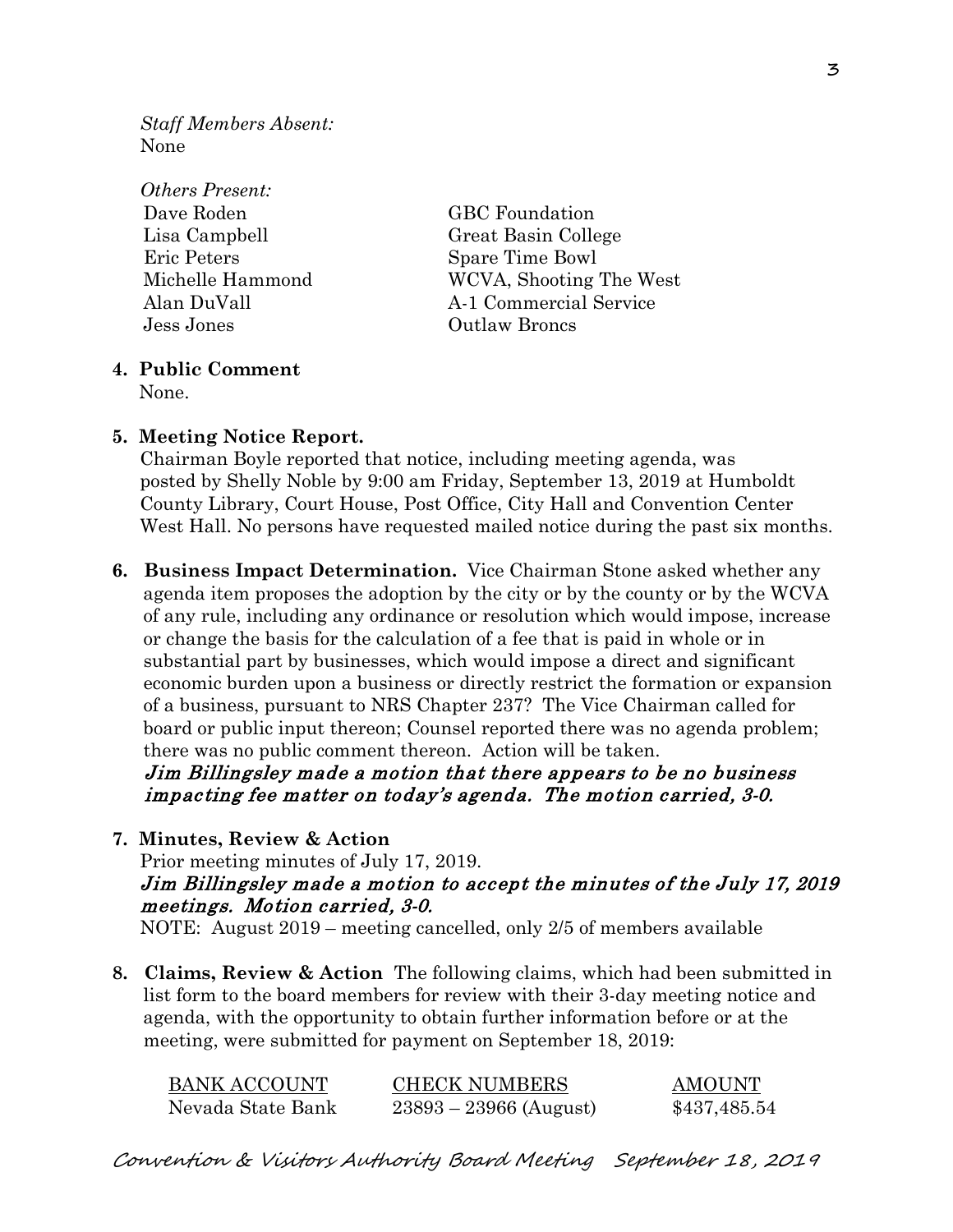Jim Billingsley made a motion to approve all claims as submitted, retroactively, for August 2019. The motion carried, 3-0. Ron Cerri made a motion to approve all claims submitted for September 2019. The motion carried, 3-0.

## **9. General Business, for discussion & possible action**

**9.1 Accommodations tax 9-month refund requests, for possible action**

**Sullivan (\$2,725.80), Lahti (\$562.32), Lawlor (\$383.40), Wilkinson (\$388.80), Pevyhouse (\$388.80)**

Brian Stone made a motion to approve the accommodation tax 9-month refunds for James Sullivan (\$2,725.80), Chris Lahti (\$562.32), Darren Lawlor (\$383.40), Douglas Wilkinson (\$388.80), Norman Pevyhouse (\$388.80). Motion carried, 3-0.

## **9.2 Dennis Deputy, Paradise Valley Fire Department, request for Small Community Grant funding, for possible action**

Dennis and the Paradise Valley Fire Department have been working on raising funds and securing grants to purchase new playground equipment for their park in Paradise Valley. The Fire Department is requesting the Paradise Valley 2019-2020 Small Community Grant funding allocation of \$4,000 to be used for this project. The Paradise Valley Recreation Board supports this project and requests that these funds be disbursed to the Paradise Valley Fire Department (letter of support received). *Brian Stone* made a motion approving the 2019-2020 Small Community Grant funding request from the Paradise Valley Fire Department for

## \$4,000.

#### These funds will be used to replace playground equipment at the Fireman's Park in Paradise Valley. Motion carried, 3-0.

## **9.3 Lisa Campbell, Great Basin College, Gala, November 16, 2019, request for West Hall facility and additional grant funding, for possible action**

Lisa and Dave Roden are here today to make this request for a West Hall facility grant and additional grant funding to cover the cost of customary Convention Center charges that are, traditionally, the responsibility of the organization utilizing the Convention Center. This event is a fundraiser for our local Great Basin College campus. The committee organizing the event is planning for 220 people to attend. In addition to the West Hall facility request, they are requesting a waiver/grant for the linen, skirted banquet tables, marquee rental, portable bar rental, dance floor rental and catering fees. This board does not usually grant a waiver for these items when they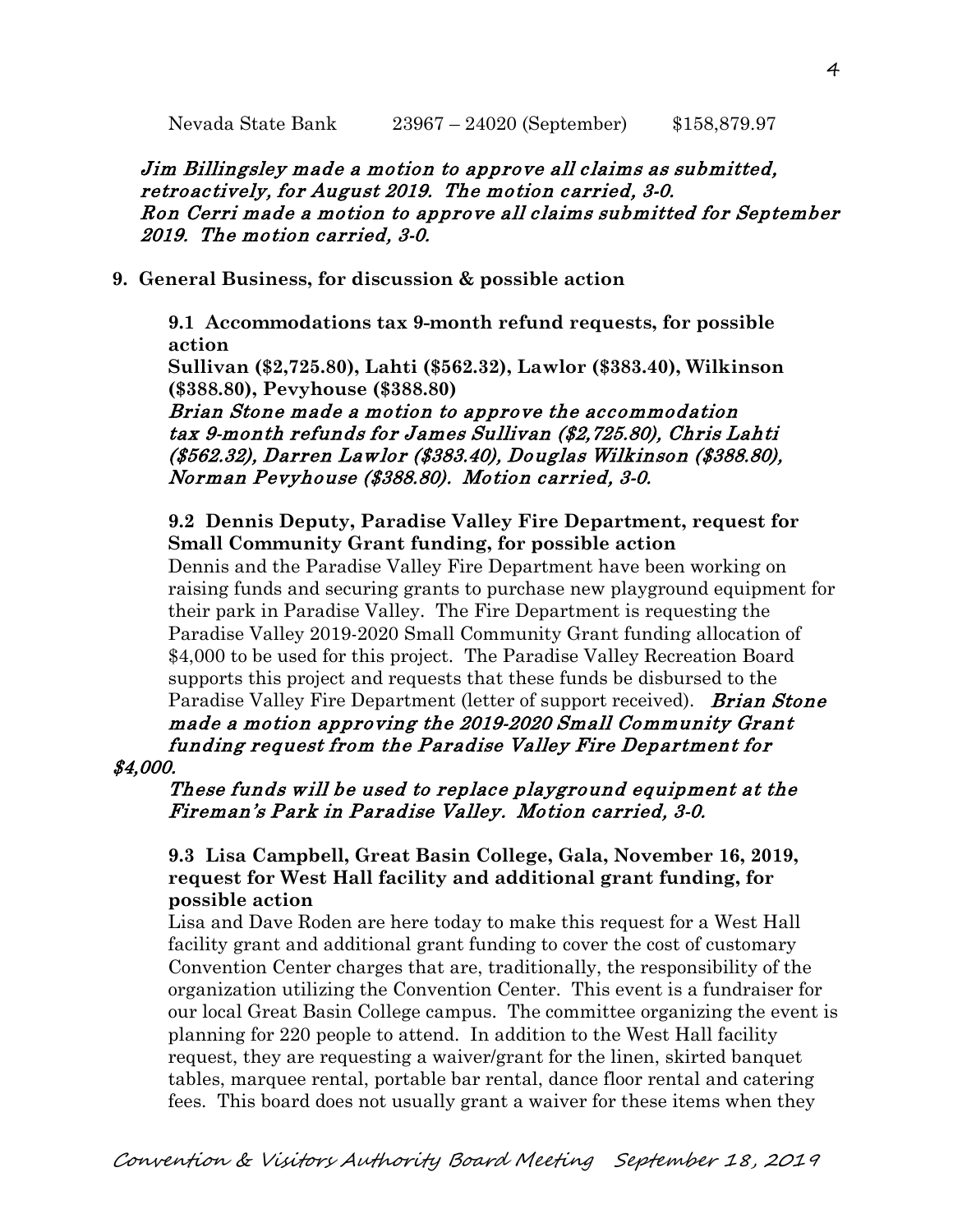have approved a facility grant for an event. The catering fees are almost never waived. Jim Billingsley made a motion to approve a West Hall facility grant (\$600) and an additional grant/waiver for linens, skirted banquet tables, marquee rental, portable bar rental, dance floor rental, etc. Food and beverage catering fees are not waived

and

will be due from any caterer who provides services for the Great Basin

## College Gala, November 16, 2019. Motion carried, 3-0.

**9.4 Joey Dendary, Wmca Fall Pro-Am Golf Tournament, September 23 & 24, 2019, request for Cooperative Funding, for possible action** Joey was unable to be here today due to the rainy weather and his responsibilities at the golf course. He is requesting a \$3,000 grant. The requested funds would be added to the purse so that he could offer a guaranteed payout. The board reviewed his funding request and all agreed that these tournaments are good for the local community. Jim Billingsley made a motion to approve a \$3,000 grant to the Winnemucca Golf Course Pro-Am Golf Tournament, September23 & 24, 2019. Motion carried, 3-0.

**9.5 Jess Jones, New Years Eve Bronc Bash, December 31, 2019, request for Cooperative Funding, for possible action** Jess reported that his 2018 New Years Eve event, where he added a roping during the day, was successful but that he had a decrease in sponsorships. For this year, he will add a barrel race, branding and a mini-bull competition. With everything, he plans to run December 31, 2019 and January 1, 2020. Attendance in 2018 was down from the first year but with the addition of more events, Jess is confident that participants and attendance will increase. Jess is requesting a \$10,000 grant and \$10,000 underwriting. The board was a little hesitant about the amount of funding that is being requested if more people are not attending, but after some additional discussion,  $\lim$ Billingsley made a motion to approve a \$10,000 grant and \$10,000 underwriting to Jess Jones/Outlaw Broncs New Years Eve Bronc Bash, December 31, 2019. Motion carried, 3-0.

**9.6 Eric Peters, Spare Time Bowl Fall Classic, November 8-10, 2019, request for Cooperative Funding, for possible action** Spare Time hosts a bowling tournament each quarter. They are well attended and he has a waiting list of people wanting to participate. Currently, there are 108 bowlers for each tournament and most of these are from out of town. Herb Ross encouraged Eric to come before this board and make a request for any assistance they could provide to make these tournaments even more successful. Winnemucca Inn and Winners are event sponsors. Eric would like to find a way to let the community know when

Convention & Visitors Authority Board Meeting September 18, 2019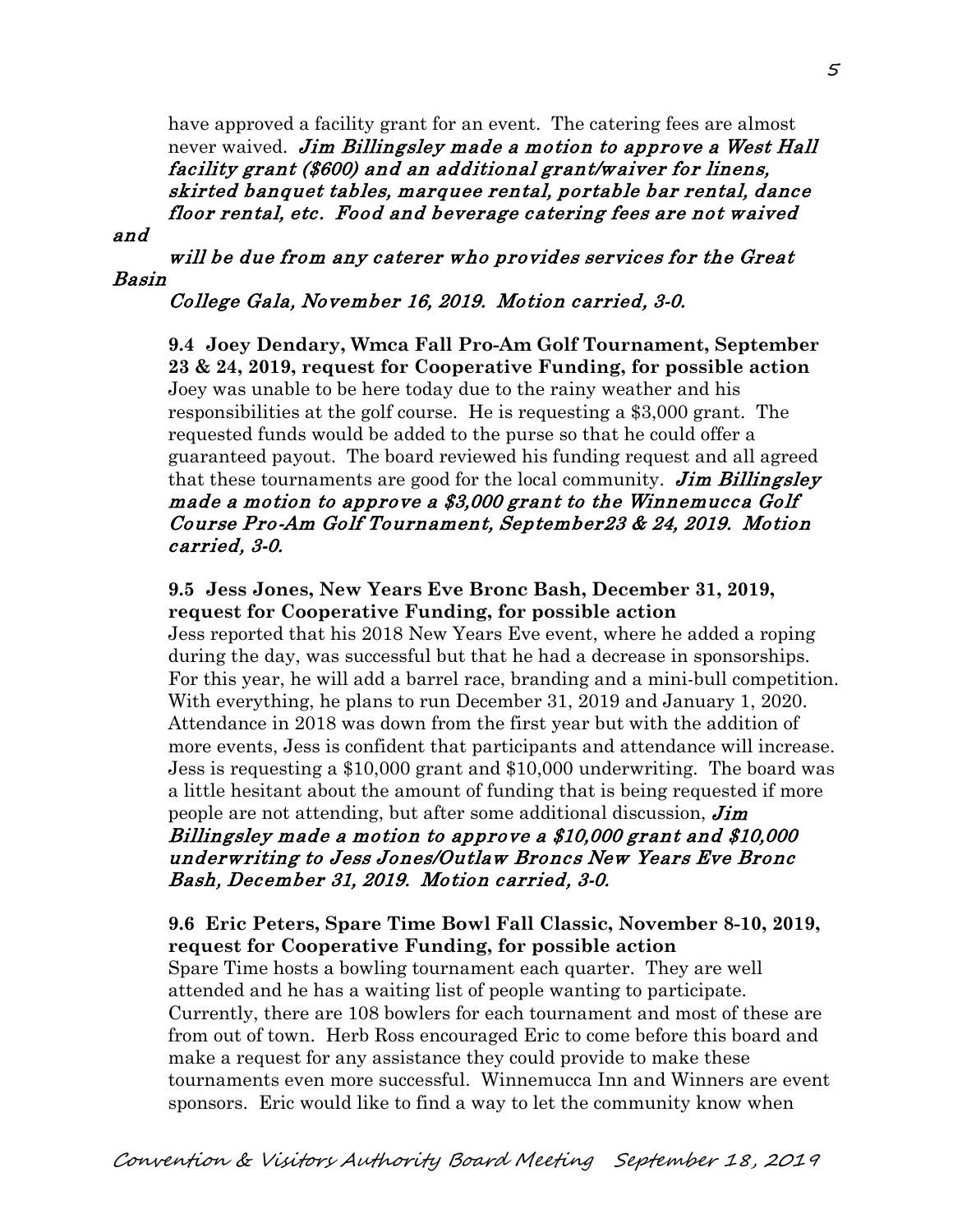these tournaments are taking place so that restaurants and other small businesses can have the staff working to accommodate these visitors. He was encouraged to contact Michelle at WCVA to be added to our Facebook posts and Community Calendar. If Eric has any other ideas he was directed to contact Kim for assistance.

## **9.7 Lindsey Tregellas, WSRRA Last Dash 4 Cash Barrel Race, November 1-3, 2019, request for Cooperative Funding, for possible action**

Last year Marc Page added a barrel race to his weekend events. The producer of that race was fairly new to producing barrel races and there were issues all weekend long. This year Lindsey is taking over. She has a lot of experience with running these races and is confident that she can produce a successful race that will be an asset to the other weekend events. Lindsey is making her request separate from Marc Page's request and will be running it as a separate event even though it will be held in conjunction with Marc's rodeo finals. Lindsey is requesting a \$10,000 grant. Funding will be used for prize money, awards and advertising. Jim Billingsley made a motion to approve a \$7,500 grant for the WSRRA Last Dash 4 Cash Barrel Race, November 1-3, 2019. Motion carried, 3-0.

## **9.8 Michelle Hammond, Shooting The West, April 1-5, 2020, request for Cooperative Funding, for possible action**

Michelle reported that the 2019 event, which WCVA produced for the first time in several years, was successful and she is already planning for 2020. Last year's budget was very conservative and the event showed a profit. There were approximately 125 participants plus vendors and instructors. The focus was on providing photo opportunities both within the symposium and around the community. The Pow Wow that was held at the Winnemucca Events Complex at the same time provided a wonderful opportunity for the students and professionals alike, since there were many Native Americans who danced in their native dress. For 2020, Michelle and the Pow Wow organizers are again working together to provide a similar opportunity during the symposium. Michelle is requesting that the \$20,000 underwriting that this board awarded for 2019 be allowed to "roll over" into the 2020 event and that the board award a \$5,000 grant, plus facilities, for 2020. **Jim** Billingsley made a motion to approve a \$5,000 grant plus Joe Mackie Hall and West Hall facility grants for the Shooting The West Photography Symposium, April 1-5, 2020. Additionally, Shooting The West will retain the \$20,000 underwriting that was awarded for the 2019 event. Motion carried, 3-0.

**9.9 Marc Page, WSRRA National Finals Ranch Rodeo, October 31 – November 3, 2019, request for Cooperative Funding, for possible action**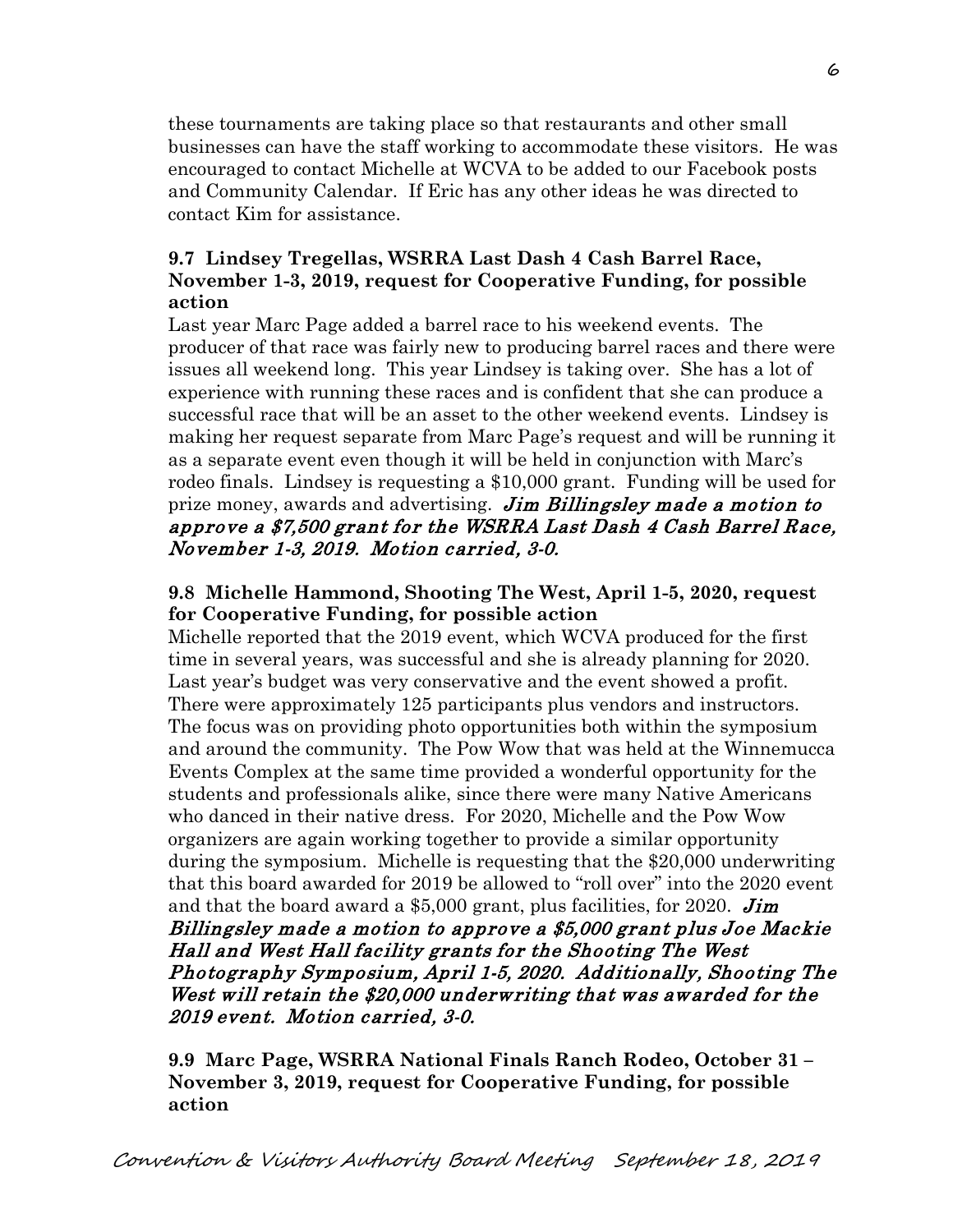Marc is unable to attend tonight's meeting but this is an event that the board has supported for several years. Even though it does not attract the number of spectators that our March event does, it comes at a good time of the year that is traditionally slow. Marc is requesting a \$25,000 grant. Last year's overall funding award for this event was increased because Marc added the barrel race. Since Lindsey is producing the barrel race as a separate event during these finals, the board discussed whether that should be considered as they work on an amount to fund this year. **Ron Cerri made a motion to** approve a \$10,000 grant and \$10,000 underwriting for the WSRRA National Finals Ranch Rodeo, October 31 - November 3, 2019. Motion carried, 3-0.

## **9.10 Steve Nielsen, P3 Partners, status update on Joe Mackie Hall renovation/construction project, for possible action**

Steve was unable to attend this meeting but is planning to attend our October board meeting. He is still working to provide a workable solution for Joe Mackie Hall at a price that this board is comfortable with. Currently, he is working on a plan to use the existing footings in the Joe Mackie Hall parking structure for a new building. Initially, he was working with CORE Construction but now he is working with other contractors to provide a workable solution to our requirement for additional meeting/banquet space.

## **9.11 Friends of the Farm, request for in-kind support of the 8th Annual Fall Farm Festival, October 2019 in the form of WCVA owned equipment, for possible action**

This is another annual request that Friends of the Farm makes in support of the Fall Farm Festival held in October. There is no out-of-pocket funding by the WCVA. As in past years, the Festival is asking for the use of restroom trailers, power boxes, panels, copy machine and to be included in WCVA advertising. Ron Cerri made a motion to approve the use of WCVA owned equipment (restroom trailers, power boxes, panels, copy machine) and to be included in WCVA advertising for the October 2019 Fall Farm Festival. Motion carried, 3-0.

## **10. Director's Report.**

### **10.1 Financial reports on WCVA events**  No report.

**10.2 2019 Winnemucca 44-Hour Softball Tournament, for discussion** Kim added this item to the agenda because he was concerned that the tournament was not run the way it was presented to this board when the funding request was made. He was told that the teams did not get their minimum number of games, everyone (even team members) were charged to enter the softball complex and that at one point the tournament was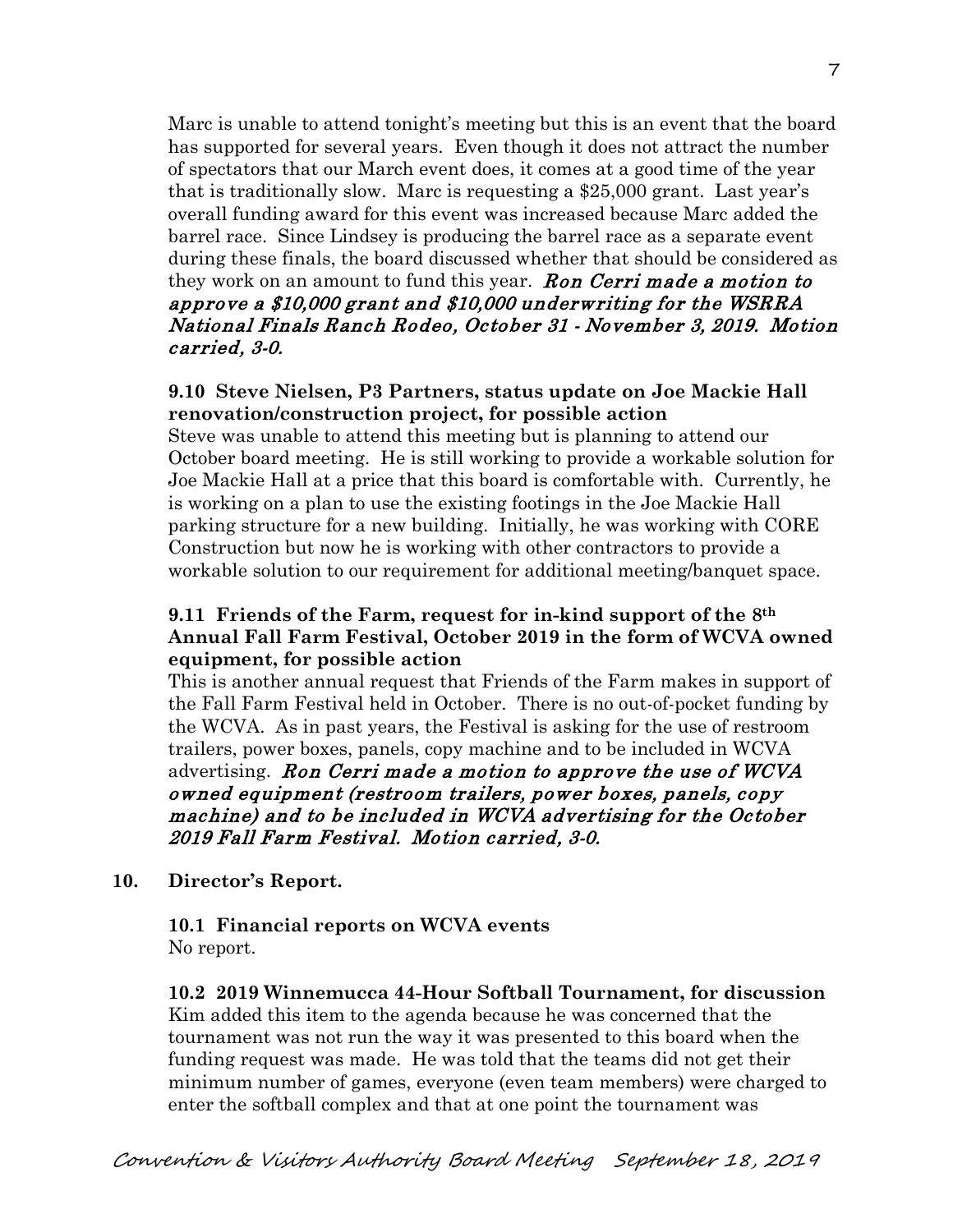suspended for an event at Model T. Jim also heard mixed reviews. He feels that the information provided at the meeting by tournament organizers Craig and Lyle Walters was misleading since they never had the number of teams they stated they did. The Winnemucca teams did not even know that there was a tournament planned until right before it was to take place. Jim reported that the prizes seemed to be very nice. Kim was just curious if anyone else had had any feedback. The board all agreed that before these individuals receive any other WCVA funding they want a detailed report from the July tournament.

#### **11. Secretary and Counsel, Monthly report, for discussion & possible Action**

#### **11.1 Review report of September 2019, for information**

Bill's report was distributed to board members at today's meeting.

## **11.2 Update on delinquencies, possible request for authorization for disclosure of confidential information on one or more licensees, for possible action**

Included in Bill's report.

# **11.3 Annual room tax report to Taxation**

No report.

#### **11.4 Improvements project status reports**

-West Hall carpet project is completed.

-Joe Mackie Hall study – see item 9.10 above.

-Stall and campsite project at WEC is completed.

-Old WEC floor is stored in a semi trailer on the grounds. The new floor is stored under one of the mezzanines. Kim is working on a more permanent storage location.

-Event Center LED wall/board retrofit – Kim continues to work on the specs. -West Hall street sign – Bill will try to get these specs finalized.

### **11.6 Recent developments**

No report.

### **12. Board Administrator.**

#### **12.1 Financial Reports, for discussion**

Room tax collections continue to be up slightly for the year. Kendall's staff is working on our audit and it should be ready by December.

#### **13. Other reports**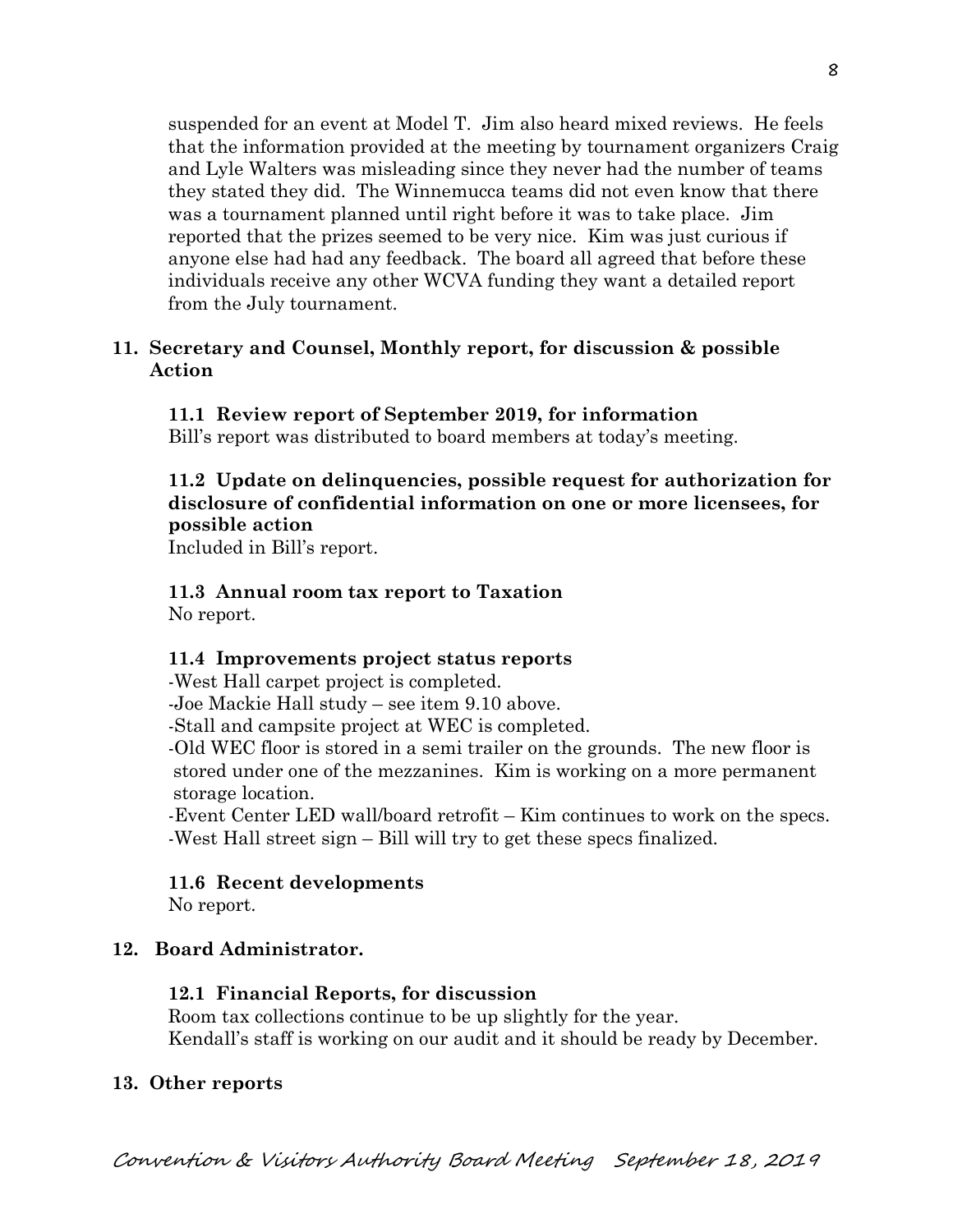#### **13.1 WCVA Annual Report**

The 2018 WCVA Annual Report was included with your online packet but Kim also provided hard copies to the board members tonight. There's a lot of information to process in this report so please review it and come back with any questions you may have. Kim plans to present it to the City and County at one of their future meetings.

#### **13.2 ACTRA Finals**

Last weekend Winnemucca hosted the regional ACTRA Finals at the Winnemucca Events Complex. This is an annual event that they usually hold in the outdoor arena but this year they utilized the Event Center and Pavilion. The participants really liked the entire facility. The Reno Livestock Event Center (where they currently hold the national ACTRA Finals) will be undergoing some major renovations in the near future so the national ACTRA Finals host location will be going out to bid. Kim is hoping that after last weekend's successful event our facility will be in the running to host the national finals. This would be a very large event in October.

#### **13.3 Professional rodeo circuit**

Jim reported that he has heard that there might be a possibility of Winnemucca hosting a portion of the professional rodeo circuit. If this were to occur, it would be in November before NFR (National Finals Rodeo) which is held in Las Vegas every December. Jim will be in contact with Kim about any proposals that may need to be prepared if this were to get to that stage of planning.

#### **14. Public Comment**

None.

**15. Regular Business. Next Meeting. The Board confirmed the next regular meeting date of Wednesday, October 16, 2019, 4:00 pm.** 

### **16. Adjournment.** Jim Billingsley made a motion to adjourn this meeting. Motion carried, 3-0.

The meeting was adjourned to the next regular meeting, or to the earlier call of the Chairman or to the call of any three (3) members of the Board on three (3) working days notice.

Respectfully submitted,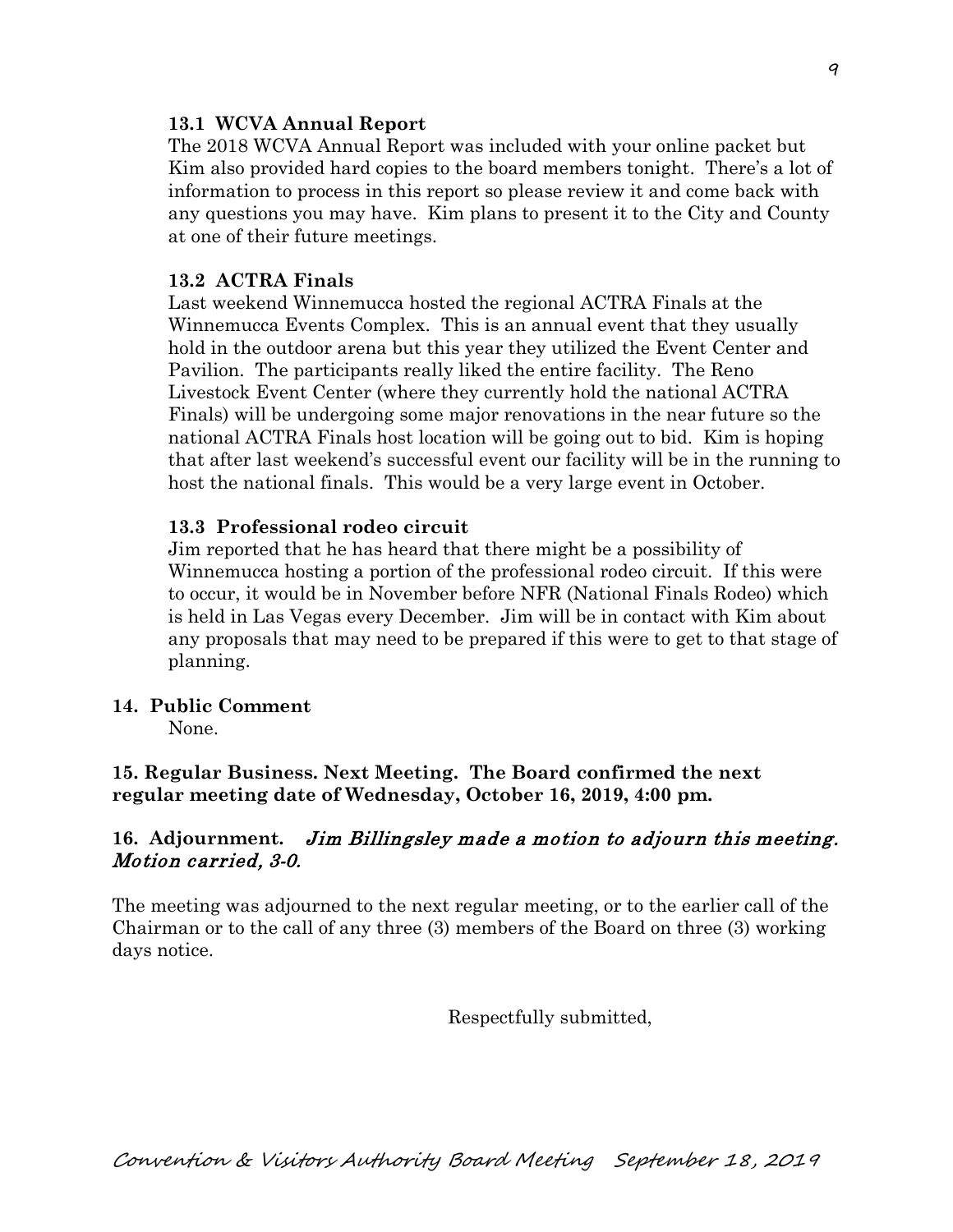Shelly Noble APPROVED ON \_\_\_\_\_\_\_\_\_\_\_\_\_\_\_\_\_\_\_\_\_\_\_\_\_\_\_\_, 2019

As written\_\_\_\_\_\_\_\_\_\_\_\_\_\_\_

As corrected \_\_\_\_\_\_\_\_\_\_\_\_\_

Winnemucca Convention & Visitors Authority Board

ABSENT \_\_\_\_\_\_\_\_\_\_\_\_\_\_\_\_\_\_ \_\_\_\_\_\_\_\_\_\_\_\_\_\_\_\_\_\_\_\_\_\_\_\_\_\_\_\_\_\_ TERRY BOYLE BRIAN STONE Chairman and Vice Chairman and Motel Representative Hotel Representative

\_\_\_\_\_\_\_\_\_\_\_ \_ \_\_\_\_\_\_\_\_\_\_\_\_\_\_\_ \_\_\_\_\_\_\_\_ \_\_\_\_\_\_\_\_\_\_\_\_\_\_\_\_\_\_\_\_\_\_ JIM BILLINGSLEY RON CERRI Treasurer and City Representative County Representative

ABSENT\_\_\_\_\_\_\_\_\_\_\_\_\_\_\_\_\_\_\_\_\_\_\_\_\_\_ JOHN ARANT Business Representative

Attest:

\_\_\_\_\_\_\_\_\_\_\_\_\_\_\_\_\_\_\_\_\_\_\_\_\_\_\_\_\_ \_\_\_\_\_\_\_\_\_\_\_\_\_\_\_\_\_\_\_\_\_\_\_\_\_\_\_\_\_\_\_